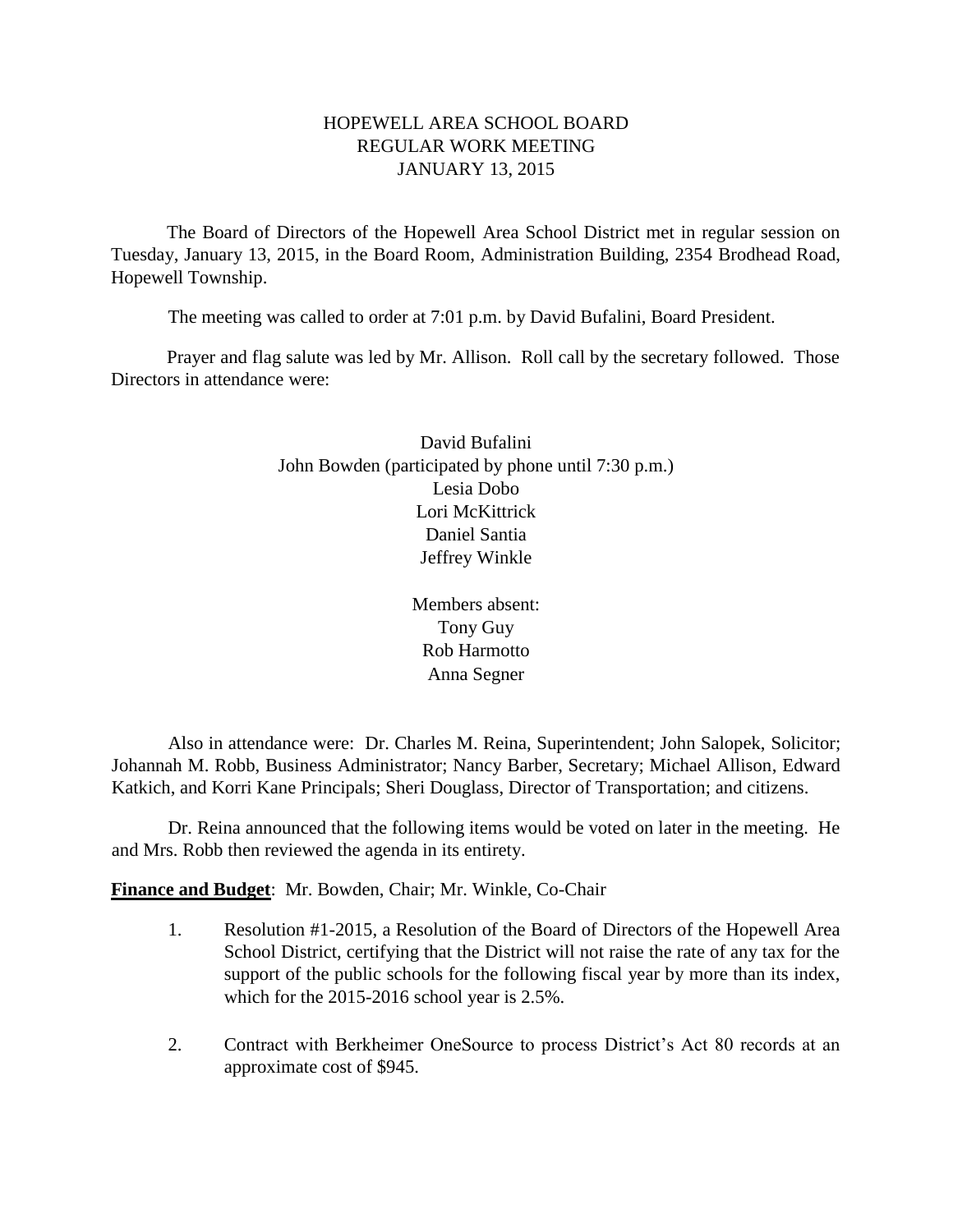# **Transportation**: Mr. Santia, Chair; Mr. Harmotto, Co-Chair

Recommendation to approve the following:

- 1. Revised job description for transportation dispatcher.
- 2. Employment of Wanda Lutz, transportation dispatcher, effective January 19, 2015.

**Athletics**: Tony Guy, Chair; David Bufalini, Co-Chair

Recommendation to approve the following:

1. Resignation of David Vestal as Head Football Coach.

The following items will be voted on at the January 27, 2015 Board meeting.

## **Education/Curriculum/Instruction**

- 1. Garrett Stevens, a student at Geneva College, to fulfill a field experience placement at the Junior High under the guidance of Kerry Wilson and Kit Keiper.
- 2. Callie Swartz, a student at Geneva College, to fulfill a field experience placement at the Junior High under the guidance of Betsy Scheidemantel.
- 3. Revised list of Senior High Club & Activity Sponsors for the 2014-2015 School Year.

## **Buildings and Grounds**

1. Hopewell Youth Baseball to use Gym B at the Junior High School for practice Monday through Friday from 6:30 p.m. until 9:30 p.m. and on Saturday from 11:30 a.m. until 3:00 p.m. beginning March 7 through April 25.

Mrs. Robb reviewed items under Finance and Budget that would be voted on at the January 27, 2015 Board Meeting.

## **Finance and Budget**

- 1. Audit Report of the Hopewell Area School District for the year ended June 30, 2014 issued by Hosack, Specht, Muetzel & Wood, LLP, Certified Public Accountants.
- 2. Proposal for auditing services for years ended June 30, 2015 in the amount of \$18,950.00, 2016 in the amount of \$19,300.00 and 2017 in the amount of \$19,900.00 from Hosack, Specht, Muetzel & Wood, LLP, Certified Public Accountants.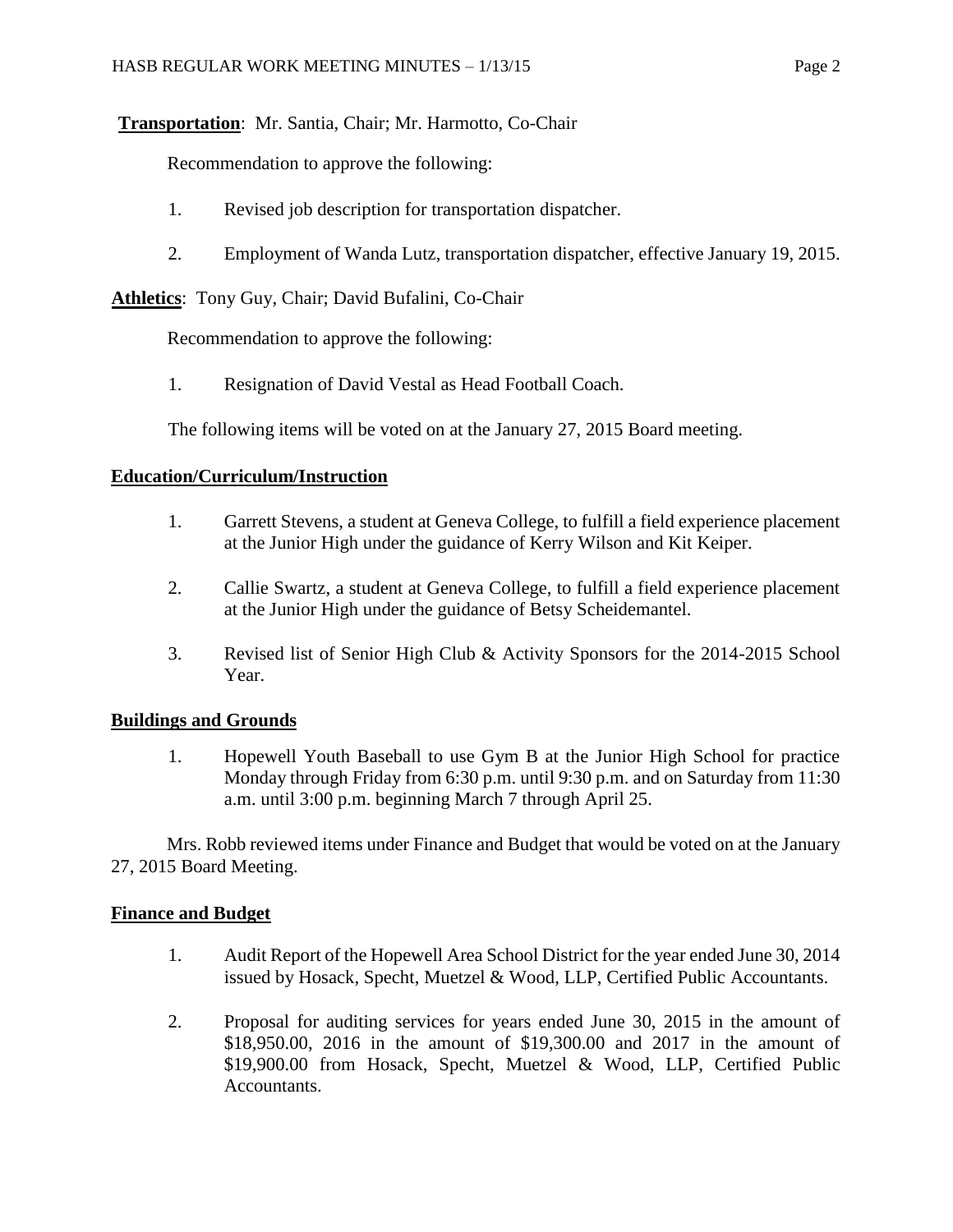# **Personnel**

- 1. Employment of Steven Romanchak as a special education aide, effective January 28, 2015.
- 2. Resignation of Tammy Simmons, bus driver, effective January 1, 2015. Ms. Simmons would like to remain on the substitute list.
- 3. Request of Season Weiss, Cook at Margaret Ross Elementary School, for leave without pay, effective January 8, 2015.'
- 4. Substitute employee rosters.

1. Approve revised Board Policy

## **Policy**

| a.             | 004   | Membership;                                            |
|----------------|-------|--------------------------------------------------------|
| b.             | 204   | Attendance;                                            |
| $\mathbf{c}$ . | 302   | Employment of Superintendent/Assistant Superintendent; |
| d.             | 304   | <b>Employment of District Staff;</b>                   |
| e.             | 305   | <b>Employment of Substitutes;</b>                      |
| f.             | 306   | <b>Employment of Summer School Staff;</b>              |
| g.             | 307   | <b>Student Teachers/Interns;</b>                       |
| h.             | 309   | <b>Assignment and Transfer;</b>                        |
| $\mathbf{i}$ . | 317   | Conduct/Disciplinary Procedures;                       |
| j.             | 317.1 | <b>Educator Misconduct;</b>                            |
| k.             | 806   | Child Abuse; and                                       |
| 1.             | 818   | <b>Contracted Services</b>                             |

# **Visitors**

No visitors wished to address the Board.

Mr. Bufalini called for an executive session at this time to discuss personnel. This announcement is being made to be in compliance with Act 84 of 1986, Pennsylvania's Sunshine Law, as amended. Gregory Brown stated that the announcement of the purpose of the executive session had to be more specific than just stating personnel matters. Dr. Reina and Mr. Salopek explained that the Board would be discussing an individual's qualifications for a specific job, namely the transportation dispatcher. Mr. Brown then stated that such matter should be discussed in public session. Executive session began at 7:21 p.m. The meeting resumed at 7:35 p.m. Upon returning to public session, Dr. Reina announced that a student matter was also discussed during the executive session.

At this point in the meeting Mr. Bufalini returned to Finance and Budget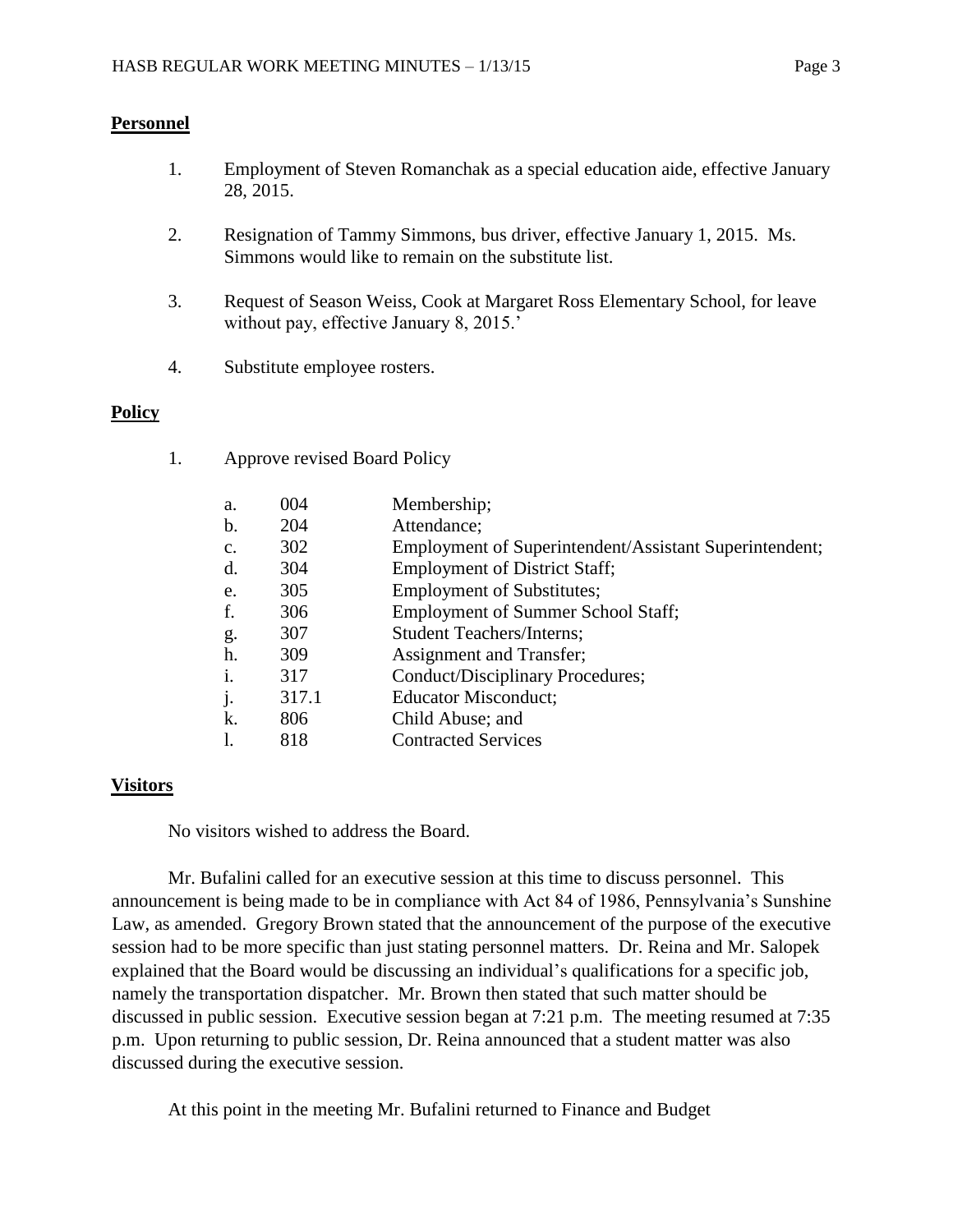### **Finance and Budget by Jeffrey Winkle, Co-Chair**

#### **MOTION #1**

By Jeffrey Winkle, seconded by Daniel Santia, to approve Resolution #1-2015, a Resolution of the Board of Directors of the Hopewell Area School District, certifying that the District will not raise the rate of any tax for the support of the public schools for the following fiscal year by more than its index, which for the 2015-2016 school year is 2.5%. MOTION carried unanimously by an affirmative roll call vote of all Directors in attendance.

### **MOTION #2**

By Jeffrey Winkle, seconded by Daniel Santia, to approve the contract with Berkheimer OneSource to process the District's Act 80 records at an approximate cost of \$945. MOTION carried unanimously by an affirmative vote of all Directors in attendance.

### **Transportation by Daniel Santia, Chair**

### **MOTION #3**

By Daniel Santia, seconded by Lesia Dobo, to approve the revised job description for transportation dispatcher. MOTION carried unanimously by an affirmative vote of all Directors in attendance.

#### **MOTION #4**

By Daniel Santia, seconded by Jeffrey Winkle, to approve the employment of Wanda Lutz as transportation dispatcher, effective January 19, 2015. MOTION carried unanimously by an affirmative roll call vote of all Directors in attendance.

### **Athletics by David Bufalini, Co-Chair**

#### **MOTION #5**

By David Bufalini, seconded by Lesia Dobo, to accept the resignation of David Vestal as head football coach. MOTION carried unanimously by an affirmative vote of all Directors in attendance.

#### **Adjournment**

There being no further discussion or recommendations to come before the Board of Directors, Mr. Bufalini asked for a motion for adjournment.